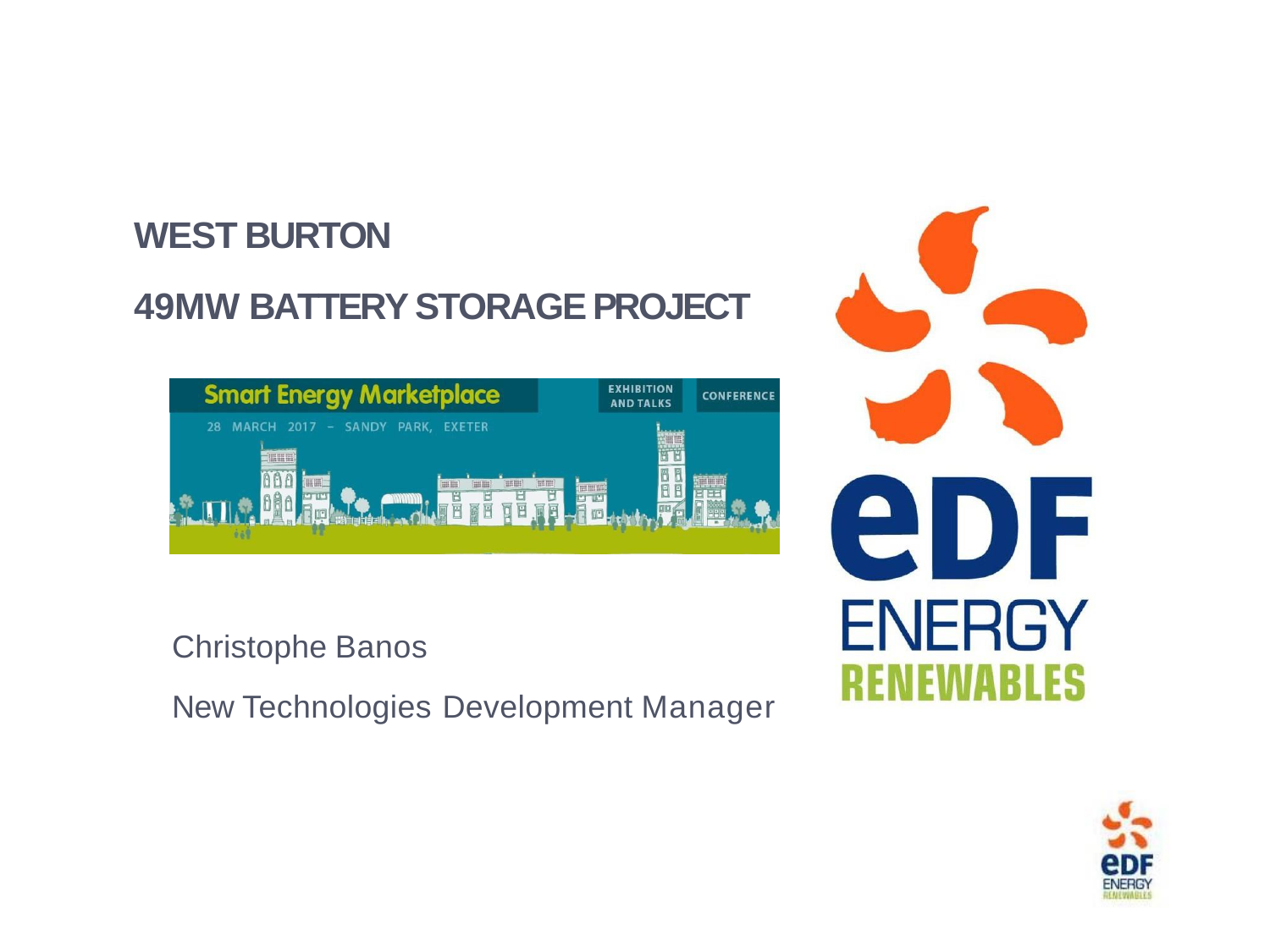### **EDF WORLD-WIDE BATTERY STORAGE PROJECTS (ca. 80MW)**



CDL **ENERGY**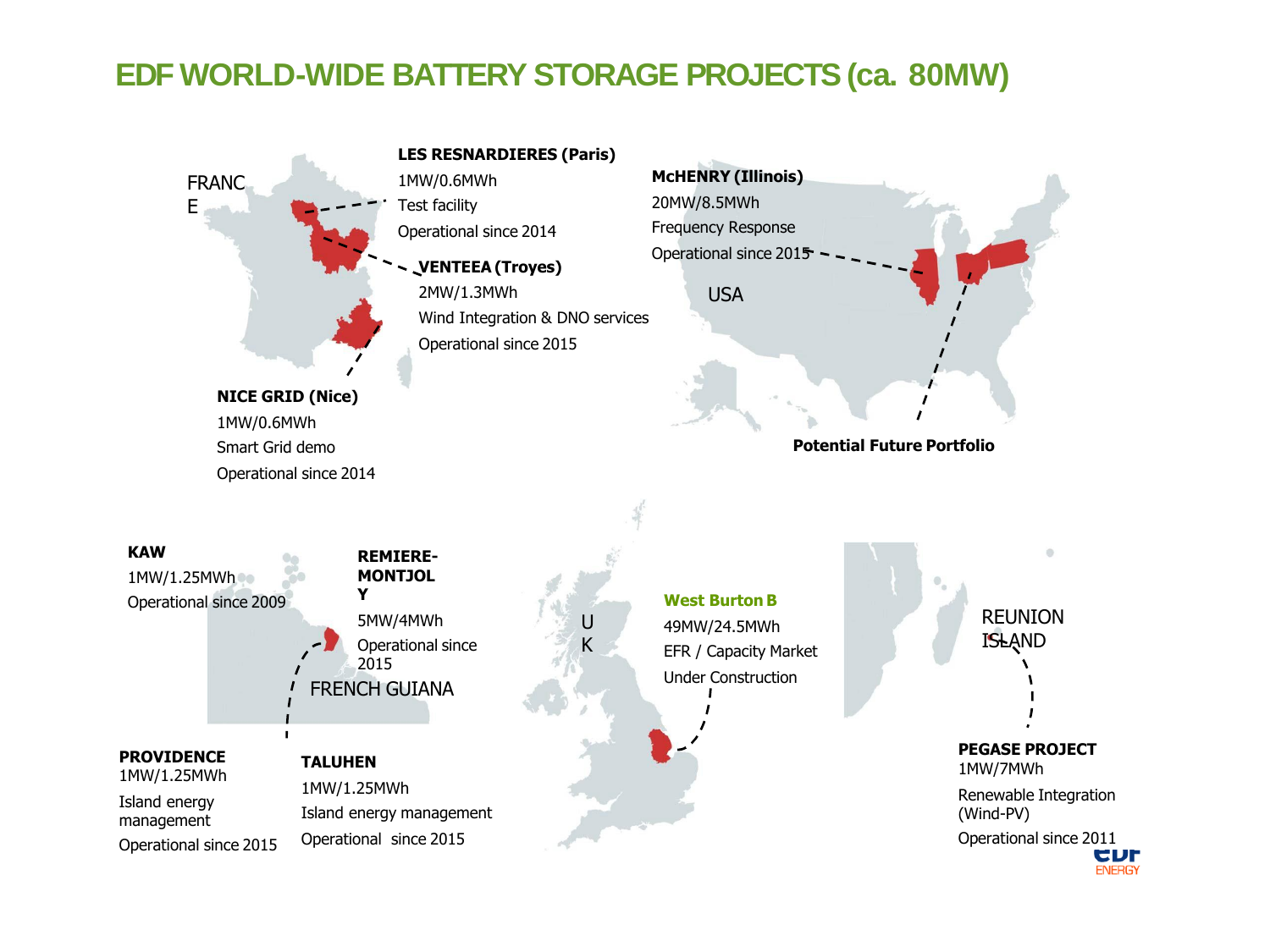### <sup>33</sup> **EFR TENDER - THE REVENUE STREAM DILEMMA**

**In order to build a strong business case we needed to understand what revenue streams could be assumed in order to achieve an appropriate rate of return and a competitive EFR bid.**

# FACTORS TO

- **New Technology** innovative technology and new EFR market, provides no previous projects to model business case on
- **Competitive Bid** assuming just EFR revenue would not secure a contract in the competitive EFR tender
- **Regulatory** governme nt **Uncertainty** – an regulatory rules for battery storaged classificatio unclea r
- **Business Appetite** how much revenue uncertainty is the business willing to tolerate in order to enter the market



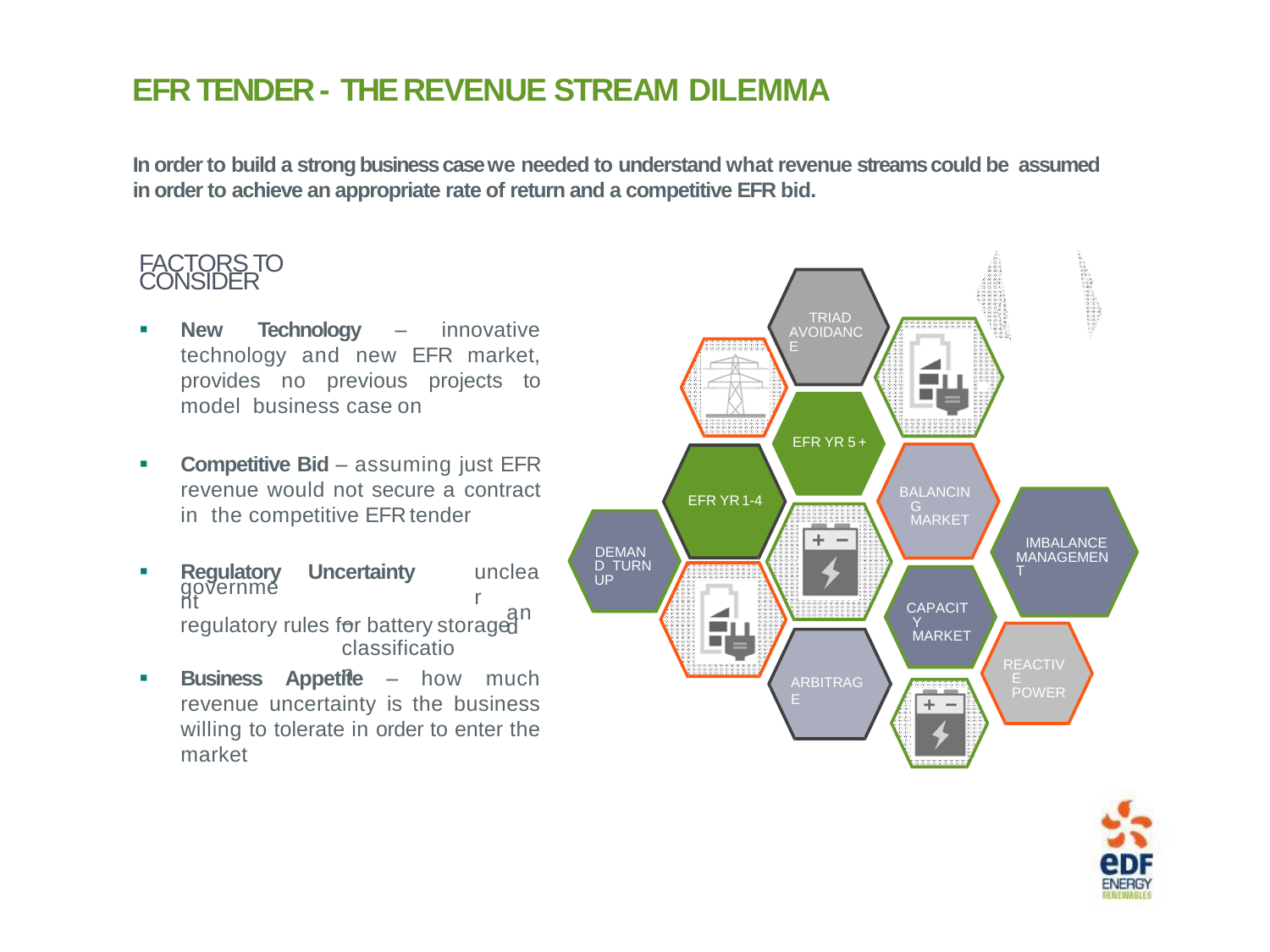## **CONTRIBUTING SUCCESS FACTORS**

#### **Co-location on existingasset**

Co-locating at West Burton CCGT allowed to optimise on land and spare grid connection capacity to reduce upfront costs.

#### **EDF Group Expertise**

Mobilisation of experts from the Group show-casing the depth of the organisation from project development, supply chain and market analysis.

#### **Revenue Stacking**

Early understanding that stacking revenues is key and ability to navigate through complex commercial and contractual framework allowed to unlock opportunities to improve the business case.

#### **Strategic & BusinessAppetite**

Storage seen as key area of business model and growth within EDF. "Green light" to seek securing an EFR contract with a competitive bid but under the established commercial return framework for this asset class.